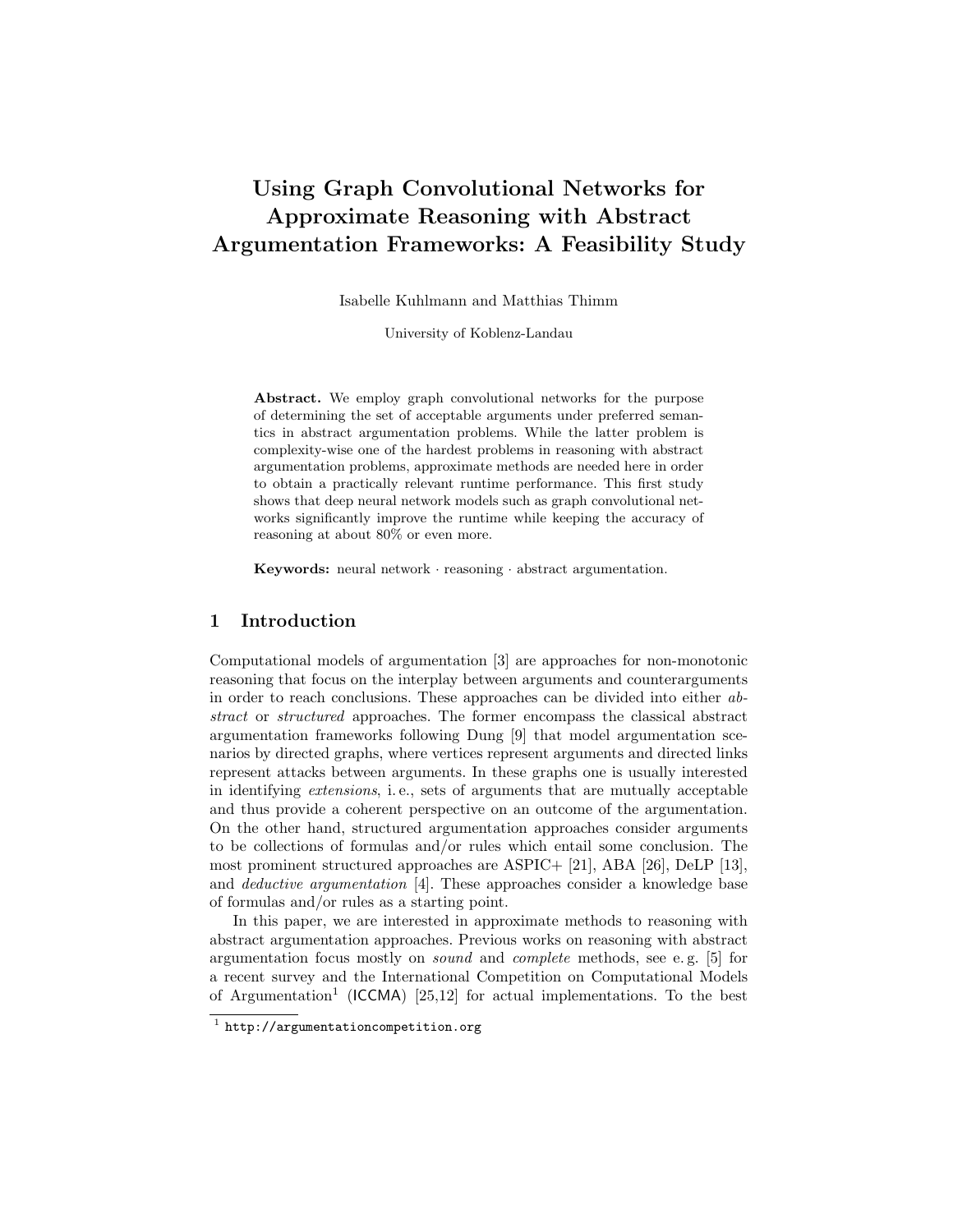of our knowledge, the only incomplete algorithms for abstract argumentation are [24,22] that use stochastic local search. Here, we use deep neural networks to model the problem of deciding (credulous) acceptability of arguments wrt. preferred semantics as a classification problem. We train a graph convolutional neural network [17]—a special form of a convolutional neural network that is tailored towards processing of graphs—with data obtained by random generation of abstract argumentation frameworks and annotated by a sound and complete solver (in our case  $CoQuiAAS$  [19]). After training, the obtained classifier can be used to solve the acceptability problem in constant time. However, the obtained classifier provides only an approximation to the actual answer. Our experiments showed that approximation quality is about  $80\%$  in general, while it can be up to 99 % in certain cases.

The remainder of this paper is structured as follows. In Section 2, the basic concepts of abstract argumentation and artificial neural networks are recalled. Section 3 explains the approach of representation the acceptability problems as a classification problem. Section 4 describes our experimental evaluation and discusses its results. We conclude in Section 5 with a discussion and summary.

## 2 Preliminaries

In the following, we recall basic definitions of abstract argumentation and artificial neural networks.

#### 2.1 Abstract Argumentation

An abstract argumentation framework [9] AF is a tuple  $AF = (Arg, \rightarrow)$  where Arg is a set of arguments and  $\rightarrow \subseteq$  Arg  $\times$  Arg is the attack relation.

Semantics are given to abstract argumentation frameworks by means of extensions. A set of arguments  $E \subseteq \mathsf{Arg}$  is called an extension if it fulfils certain conditions. There are various types of extensions, however this paper will be focused on the four classical types proposed by Dung [9]. Namely, these are complete, grounded, preferred, and stable semantics. All of these types of extensions must be *conflict-free*. A set of arguments  $E \subseteq \mathsf{Arg}$  in an argumentation framework  $AF = (Arg, \rightarrow)$  is conflict-free, iff there are no arguments  $A, B \in E$ with  $A \rightarrow B$ .

Moreover, an argument  $A$  is called *acceptable* with respect to a set of arguments  $E \subseteq \text{Arg}$  iff for every  $\mathcal{B} \in \text{Arg}$  with  $\mathcal{B} \to \mathcal{A}$  there is an argument  $\mathcal{A}' \in E$ with  $A' \rightarrow B$ . Based on these definitions, the four different types of extensions are defined for an argumentation framework  $AF = (Arg, \rightarrow)$  as follows:

- 1. Complete extension: A set of arguments  $E \subseteq \mathsf{Arg}$  is called a complete extension iff it is conflict-free, all arguments  $A \in E$  are acceptable with respect to E and there is no argument  $\mathcal{B} \in \mathsf{Arg} \setminus E$  that is acceptable with respect to E.
- 2. Grounded extension: A set of arguments  $E \subseteq \mathsf{Arg}$  is called a grounded extension iff it is complete and  $E$  is minimal with respect to set inclusion.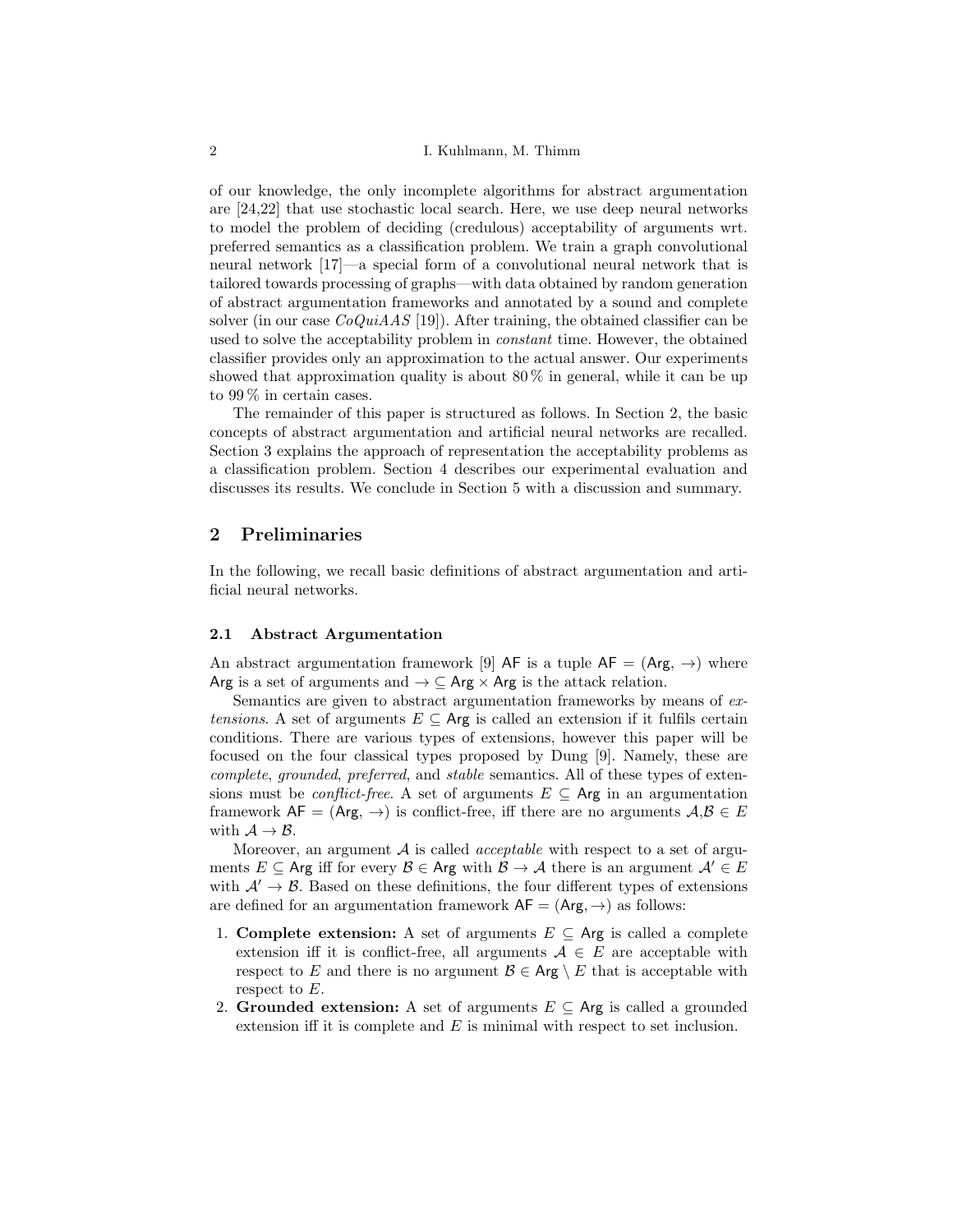

Fig. 1. Artificial neuron, adapted from https://inspirehep.net/record/1300728/ plots

- 3. Preferred extension: A set of arguments  $E \subseteq \mathsf{Arg}$  is called a preferred extension iff it is complete and  $E$  is maximal with respect to set inclusion.
- 4. Stable extension: A set of arguments  $E \subseteq \text{Arg}$  is called a stable extension iff it is complete and  $\forall A \in \text{Arg} \setminus E : \exists \mathcal{B} \in E$  with  $\mathcal{B} \to \mathcal{A}$ .

#### 2.2 Artificial Neural Networks and Graph Convolutional Networks

An *artificial neural network* (henceforth also referred to as *neural network* or simply network) generally consists of multiple artificial neurons that are connected with each other. In biology, a neuron is a nerve cell that occurs, for example, in the brain or in the spinal cord. Neurons are specialised on conducting and transferring stimuli [23]. In computer science, (artificial) neurons denote a data structure that was developed to work similarly to their biological example. It is to be noted that there exist different models of artificial neurons and neural networks. Due to its contextual relevance in this paper, solely the structure and functionality of the multilayer perceptron model [14] will be described.

An artificial neuron can have multiple inputs  $x_i \in \mathbb{R}$  with  $i \in \{1, \ldots, n\}$  that form the input vector  $\boldsymbol{x} = (x_1, \ldots, x_n)^\top$ . Each of the *n* inputs is multiplied by a weight  $w_i$ . In addition to the regular inputs, there are so-called *bias* inputs  $b$ . They serve the purpose of stabilising the computation. As visualised in Figure 1, an activation function  $f(\cdot)$  is applied to the sum of all weighted inputs. The result of the function is the neuron's output [8,16].

Analogously to the biological prototype, artificial neurons are connected to networks. Such networks are usually arranged in layers that consist of at least one neuron. There is one input layer, one or more so-called hidden layers, and one output layer. It is to be noted that the input layer is considered a layer only for convenience, because it only passes the input values to the next layer without further processing [20,16]. Neural networks can be understood as graphs, with neurons as nodes and their connections as edges. For training neural networks, the back-propagation algorithm is used in most cases. Back-propagation is a supervised learning method, meaning that at all times during training, the output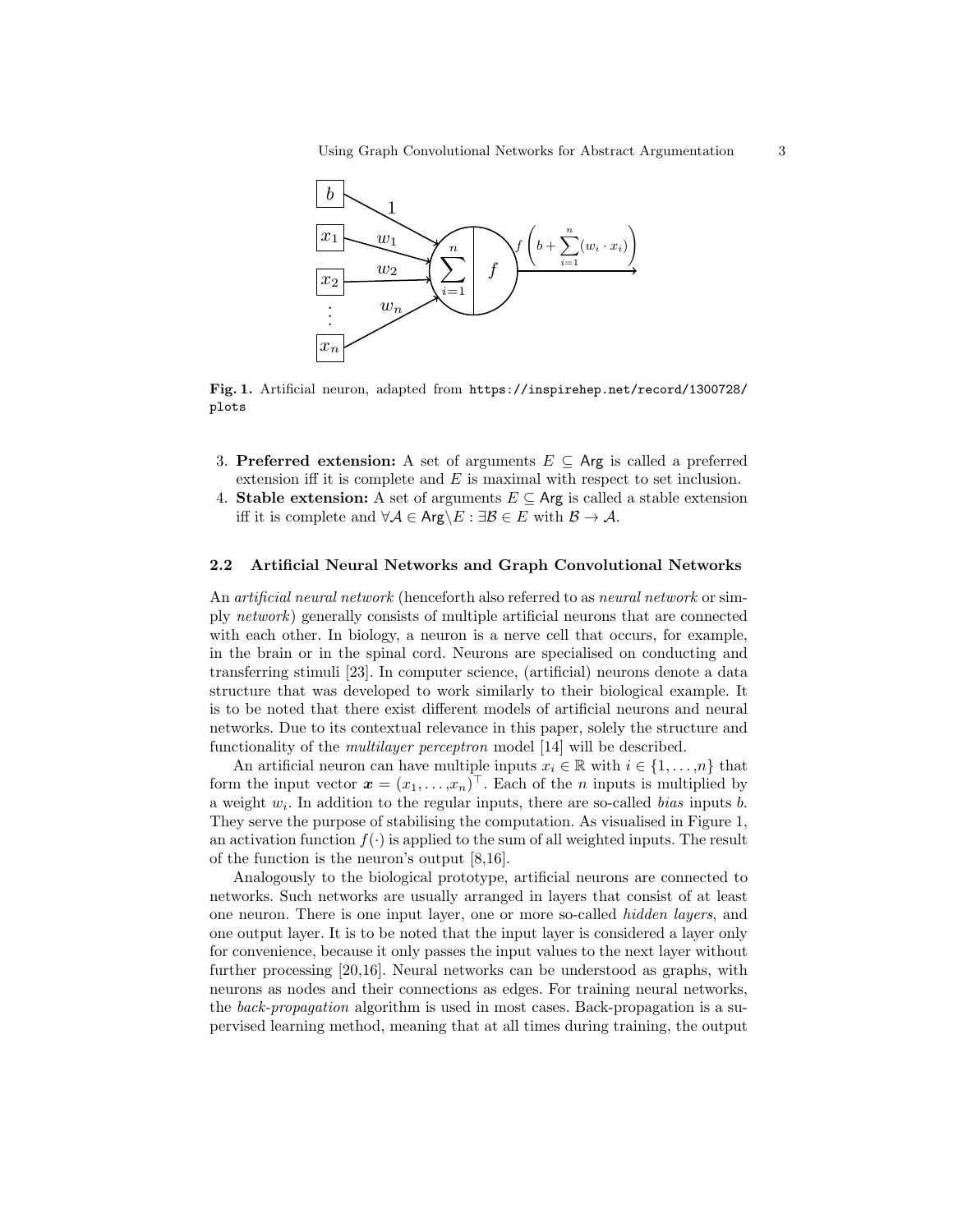corresponding to the current input must be known. The goal is to find the most exact mapping of the input vectors to their output vectors. This is realised by adjusting the weights on the edges of the graph, see [16] for details.

In the context of graph theory, Kipf et al. [17] introduce graph convolutional networks that are able to directly use graphs as input instead of a vector of reals. More precisely, they introduce a layer-wise propagation rule for neural networks that operates directly on graphs. It is formulated as follows:

$$
H^{(l+1)} = \sigma\left(\tilde{D}^{-\frac{1}{2}}\tilde{A}\tilde{D}^{-\frac{1}{2}}H^{(l)}W^{(l)}\right) \tag{1}
$$

 $H^{(l)} \in \mathbb{R}^{N \times D}$  denotes the matrix of activations in the  $l^{\text{th}}$  layer.  $\sigma(\cdot)$  is an activation function, such as ReLU (*Rectified Linear Units*) [18]. Moreover,  $D_{ii} =$  $\sum_j \tilde{A}_i j$  and  $\tilde{A} = A + I_N$ , where  $\tilde{A}$  is the adjacency matrix of the graph and  $I_N$ is the identity matrix.  $W^{(l)}$  denotes a layer-specific trainable weight matrix. Spectral convolutions on graphs are defined as

$$
g_{\theta} * x = U g_{\theta} U^{\top} x. \tag{2}
$$

A signal  $x \in \mathbb{R}^N$  (a scalar for every node) is multiplied by a filter  $g_\theta = \text{diag}(\theta)$ , which is parameterised by  $\theta$  in the Fourier domain. U is the matrix of Eigenvectors of the normalised graph Laplacian  $L = I_N - D^{-\frac{1}{2}}AD^{-\frac{1}{2}} = UAU^{\top}$ , where A is a diagonal matrix of the Laplacian's Eigenvalues.  $U^{\top}x$  is the graph Fourier transform of  $x$  [17].

For a number of reasons, evaluating equation (2) is computationally expensive. For example, computing the Eigendecomposition of L might become rather expensive for large graphs. Hammond et al. [15] suggest that  $q_{\theta}(A)$  can be approximated by a truncated expansion in terms of Chebyshev polynomials in order to avoid this problem:

$$
g_{\theta'}(A) \approx \sum_{k=0}^{K} \theta'_k T_k(\tilde{A})
$$
\n(3)

 $T_k(x)$  denotes the Chebyshev polynomials up to  $K^{\text{th}}$  order. The matrix  $\Lambda$  is rescaled to  $\tilde{\Lambda} = \frac{2}{\lambda_{\text{max}}} \Lambda - I_N$ , where  $\lambda_{\text{max}}$  describes the largest Eigenvalue of L. Besides,  $\theta' \in \mathbb{R}^{K}$  is now a vector of Chebyshev coefficients. Integrating this approximation into the definition of a convolution of a signal x with a filter  $g_{\theta'}$ yields

$$
g_{\theta'} * x \approx \sum_{k=0}^{K} \theta'_k T_k(\tilde{L}) x,
$$
\n(4)

with  $\tilde{L} = \frac{2}{\lambda_{\text{max}}} L - I_N$  [17]. Because this convolution is a  $K^{\text{th}}$ -order polynomial in the Laplacian, it is K-localized. This means, it depends only on a certain neighbourhood—more specifically: it only depends on nodes which are at maximum  $K$  steps away from the central node.

Stacking multiple convolutional layers in the form of equation (4) (each layer followed by a point-wise non-linearity) leads to a neural network model that can directly process graphs.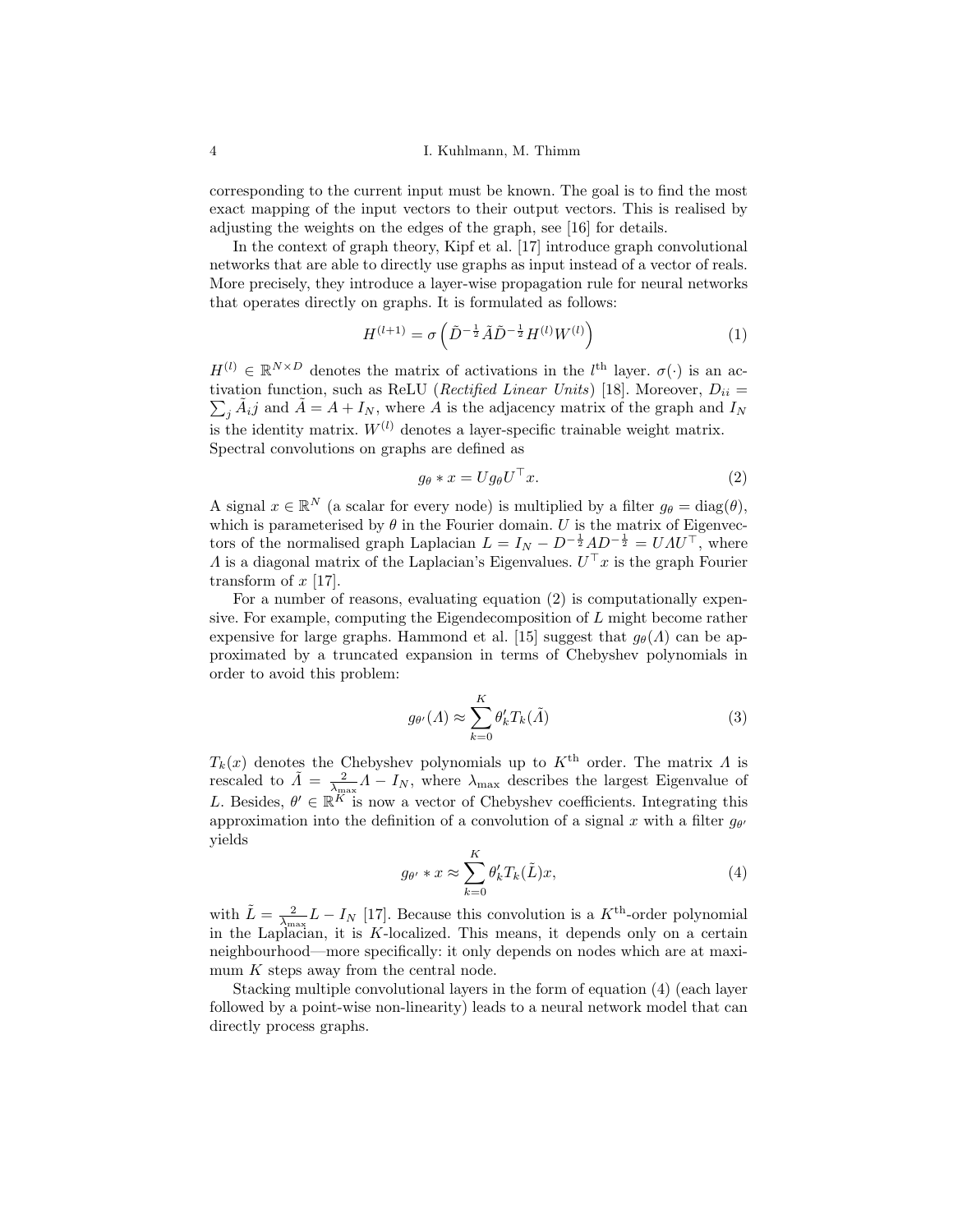# 3 Casting the Acceptability Problem as a Classification Problem

In abstract argumentation there are several interesting decision problems with varying complexity [10]. For example, the problem  $\text{CRED}_{\sigma}$  with  $\sigma$  being either complete, grounded, preferred, or stable semantics, asks for a given  $AF = (Arg, \rightarrow)$ and an argument  $A \in \text{Arg}$ , whether A is contained in at least one  $\sigma$ -extension of AF. For preferred semantics this is an NP-complete problem [10]. For our first feasibility study here, we will focus on this problem, i.e.,  $\text{CRED}_{PR}$ .

In order to represent  $\text{CRED}_{PR}$  as a classification problem, we assume that for any given input argumentation framework  $AF = (Arg, \rightarrow)$  we have an arbitrary but fixed order of the arguments, i.e.,  $Arg = \{A_1, \ldots, A_n\}$ . Moreover, let  $\mathfrak A$ denote the set of all abstract argumentation frameworks and V the set of all vectors with values in  $[0,1]$  of arbitrary dimension. Conceptually, our classifier  $C$ then will be a function of the type  $C: \mathfrak{A} \to V$  with  $|C(\mathsf{Arg}, \to)| = |\mathsf{Arg}|$ , i.e., on an input argumentation framework with  $n$  arguments we get an  $n$ -dimensional real vector as the result.<sup>2</sup> The interpretation of this output then is that the i-th entry of  $C(\text{Arg}, \rightarrow)$  denotes the likelihood of argument  $\mathcal{A}_i$  being credulously accepted wrt. preferred semantics. Of course, a sound and complete classifier C should output 1 whenever this is true and 0 otherwise. However, as we will only approximate the true solution, all values in the interval [0,1] are possible.

The function  $C$ , in our case represented by a graph convolutional network, will be trained on benchmark graphs where the gold standard, i.e. the true solutions, is available, e. g., by means of asking a complete oracle solver. Given enough and diverse benchmark graphs for training, our main hypothesis is that C approximates the intended behaviour.

# 4 Experimental Evaluation

The framework for graph convolutional networks (GCNs) offered by Kipf et al. [17], which is realised with the aid of Google's TensorFlow [1], is designed to find labels for certain nodes of a given graph and is thus a reasonable starting point for examining if it is possible to decide whether an argument is credulously accepted wrt. preferred semantics by the use of neural networks.

#### 4.1 Datasets

An essential part of any machine learning task is collecting sufficient training and test data. The  $prob^3$  [7] benchmark suite can be used to generate graphs with different properties. A solver such as CoQuiAAS [19] can then be used to compute the corresponding extensions. The suite offers three different graph

 $^{\rm 2}$  Note that implementation-wise this is not completely true as the size of the output vector has to be fixed.

<sup>3</sup> https://sourceforge.net/projects/probo/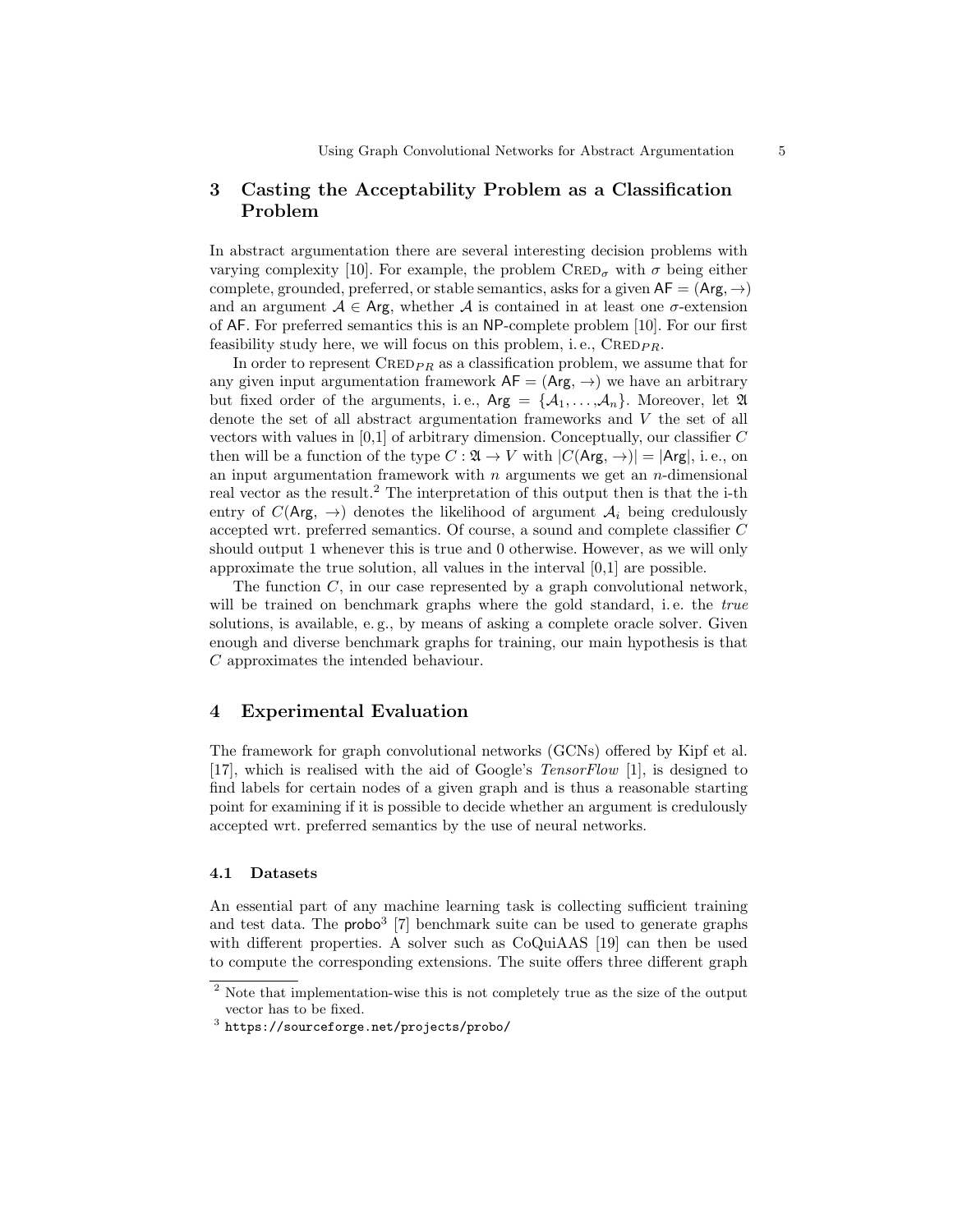generators that each yield graphs with different properties. The first one, the GroundedGenerator, produces graphs that have a large grounded extension. The SccGenerator produces graphs that are likely to have many strongly connected components. Lastly, the StableGenerator generates graphs that are likely to have many stable, preferred, and complete extensions. To provide even more diversity in the data, we use  $AFBenchGen<sup>4</sup>$  [6] as a second graph generator. It generates random scale-free graphs by using the  $Barabási-Albert \ model$  [2], as well as graphs using the Watts-Strogatz model [27], and the Erdős-Rényi model [11].

In order to examine the impact of the training set size on the classification results, a number of different-sized datasets is generated. It is to be noted that each dataset contains the next smaller dataset in addition to some new data. This strategy is supposed to keep changes in the character of the dataset minimal. The test set is, of course, an exception from this rule. Moreover, each dataset (including the test set) is composed of equal shares of all six previously described types of graphs, and all graphs have between 100 and 400 nodes. Table 1 gives an overview.

In addition to the specifically generated test set, a fraction of the benchmark dataset used in the International Competition on Computational Models of Argumentation (ICCMA) 2017 [12] is used in order to examine how a trained model performs on external data. Said fraction consists of 45 graphs of group B (the only one designated for solvers of  $\text{CRED}_{PR}$ ) that were chosen from all five difficulty categories.

| ΙD             | Number of graphs | Total number of |
|----------------|------------------|-----------------|
|                |                  | nodes           |
| 5-of-each      | 30               | 5,461           |
| $10$ -of-each  | 60               | 12,056          |
| $25$ -of-each  | 150              | 32,026          |
| 50-of-each     | 300              | 73,717          |
| 75-of-each     | 450              | 108,050         |
| $100$ -of-each | 600              | 149,130         |
| test           | 120              | 30,603          |

Table 1. Dataset overview.

### 4.2 Experimental Setup

The GCN framework [17] was designed to perform node-wise classification on a single large graph in a semi-supervised fashion. In order to use the GCN framework in its intended way, three different matrices need to be provided: an  $N \times N$  adjacency matrix (N: number of nodes), an  $N \times D$  feature matrix (D:

<sup>4</sup> https://sourceforge.net/p/afbenchgen/wiki/Home/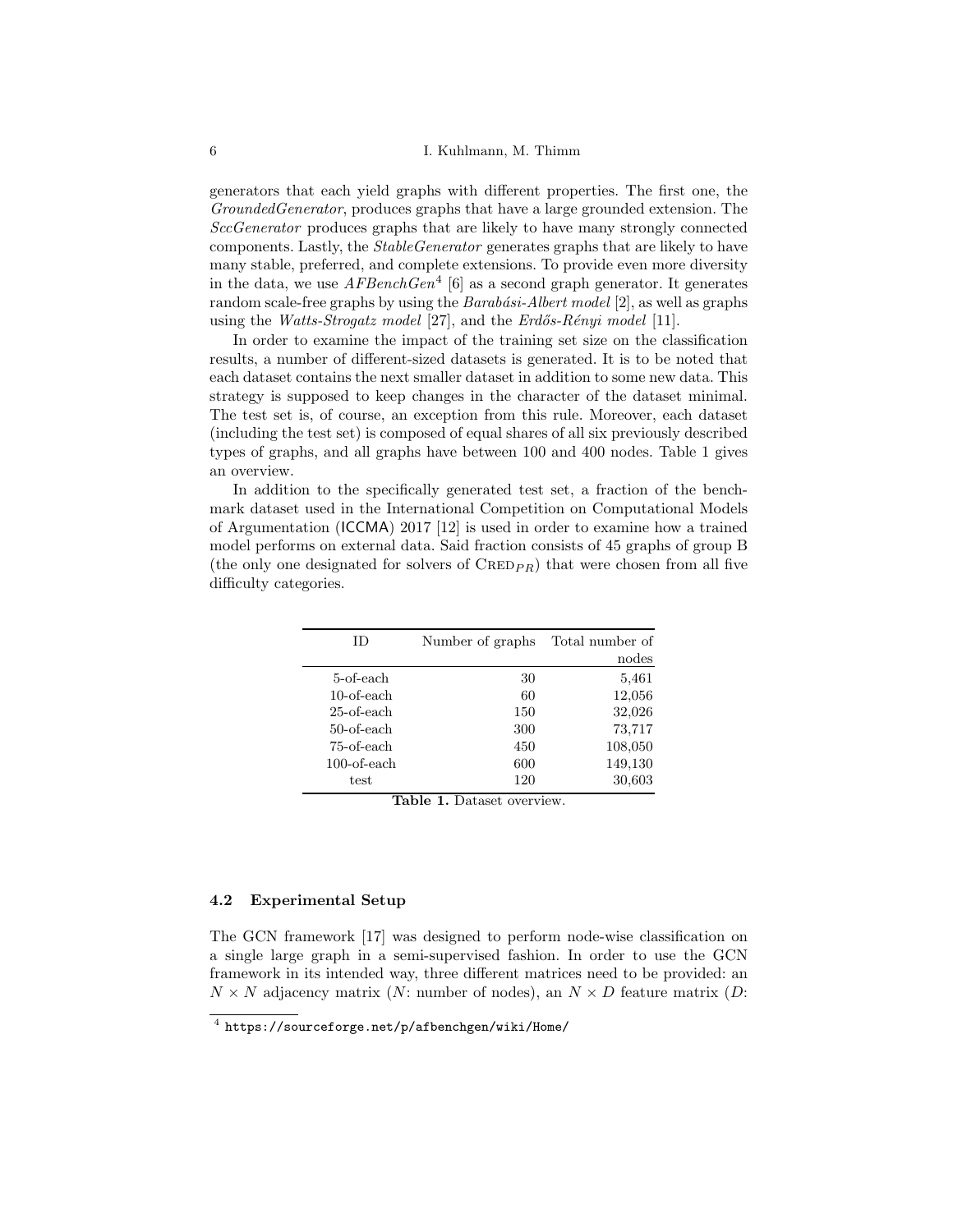number of features per node), and an  $N \times F$  binary label matrix (F: number of classes).

For this work, the training process should be supervised rather than semisupervised. However, the set of unlabeled nodes can be left empty. Because all nodes consequently have a known label, the training process becomes supervised instead of semi-supervised. Besides, instead of one single graph with some nodes to be classified, entire sets of graphs are supposed to provide the training and test sets. To realise this, the graphs in both training and test set are considered one big graph. This yields an adjacency matrix that essentially contains the adjacency matrices of all graphs. The graphs belonging to the test set make up the set of nodes that are to be classified.

The feature matrix can be used to provide additional information on the content of the nodes that could be used to improve classification. However, defining an appropriate feature matrix is a rather difficult matter in our application scenario, because the nodes do not contain any information, in contrast to, for example, social networks or citation networks. In Section 4.3, two different solutions are explored. The first one is a simple  $N \times 1$  matrix that contains the same constant for every node (which means that no additional features are provided for the nodes). For the second option, the number of incoming and outgoing attacks per argument are used as features, resulting in an  $N \times 2$  matrix (one column for each incoming and outgoing attacks).

#### 4.3 Results

When dealing with artifcial neural networks, quite a few parameters can influence the outcome of the training process. The following section describes various experimental results in which the impact of different factors on the quality of the classification process is examined. Those factors include, for instance, the size and nature of the training set, the learning rate, and the number of epochs being used to train the neural network model. Finally, we report on some runtime comparison with a sound and complete solver.

Feature Matrix As explained in Section 4.2, there are two different types of feature matrix that may be used in the training process. While training with the feature matrix that does not contain any features (henceforth referred to as  $F<sub>EM1</sub>$ ) always results in an accuracy of 77.0%, training with the matrix that encodes incoming and outgoing attacks as features (henceforth referred to as fm2) offers slightly better results (up to 80.3%). Accuracy is measured by dividing the number of correct predictions by the total number of predictions. The accuracy value for class Yes can also be viewed as the recall value, which is calculated by dividing the number of true positives by the sum of true positives and false negatives. Moreover, by calculating the precision (true positives divided by the sum of true positives and false positives), the  $F1$  score can be obtained as follows:

$$
F_1 = 2 \cdot \frac{\text{Precision} \cdot \text{Recall}}{\text{Precision} + \text{Recall}} \tag{5}
$$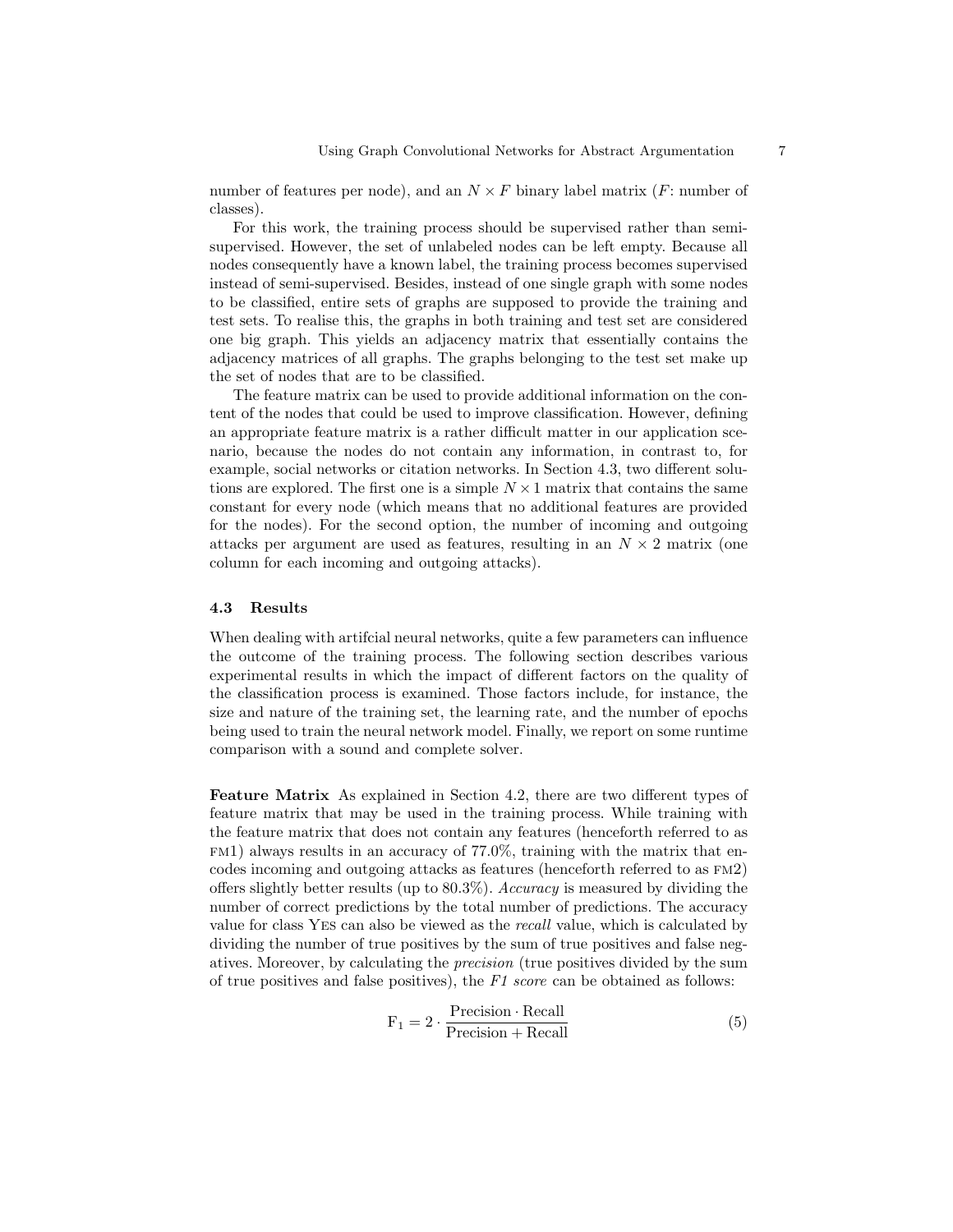8 I. Kuhlmann, M. Thimm

| FM 1         |             | FM2          |             |
|--------------|-------------|--------------|-------------|
| Accuracy YES | Accuracy No | Accuracy YES | Accuracy No |
| 0.0000       | 1.0000      | 0.1499       | 0.9846      |
| 0.0000       | 1.0000      | 0.2025       | 0.9810      |
| 0.0000       | 1.0000      | 0.2083       | 0.9803      |

Table 2. Accuracy per class for both feature matrix types.

|                     | Barabási-<br>Albert | Erdős-<br>Rényi | Grounded | Scc    | Stable | Watts-<br>Strogatz |
|---------------------|---------------------|-----------------|----------|--------|--------|--------------------|
| <b>Accuracy</b> YES | 1.0000              | 0.0000          | 0.0771   | 0.0000 | 0.0000 | 0.0000             |
| <b>Accuracy</b> No  | 0.0000              | 1.0000          | 0.9950   | 1.0000 | 1.0000 | 1.0000             |
| Accuracy total      | 0.8421              | 0.8152          | 0.7109   | 0.9886 | 0.8421 | 0.9988             |
| F1 Score            | 0.0000              | 0.0000          | 0.1417   | 0.0000 | 0.0000 | 0.0000             |

Table 3. Training results for individual graph types and parameter settings for training. Additional parameters were set as follows: Number of epochs: 500, learning rate: 0.001, dropout: 0.05.

Moreover, because it seems unusual that multiple different training setups all return the same value, it is important to also look into the class-specific accuracies. Table 2 reveals that the network only learned to classify all nodes as No when trained with fm1. Incorporating fm2 into the training process leads to an accuracy of class Yes of up to 20.8%. Wheras this result still needs optimisation, it shows that using fm2 is the more promising approach. In all following experiments,  $FM2$  is used.

Graph Types In order to further investigate the background of the prior results, the different graph types are examined. Six additional datasets that consist of one graph type each, are created. Each one contains 100 graphs for training and 20 graphs for testing. Essentially, the 100-of-each training set and the test set are split into six subsets consisting of only one graph type per set.

In Table 3, the training results, alongside the settings that were used to retrieve these values, are presented. Several observations can be made from the results. Firstly, a set of parameter settings does not work equally well on all graph types. While four out of six graph types only learn to decide on one class for all instances, Grounded and Stable graphs show first signs of a deeper learning process. Increasing the number of epochs to 1000 yields exactly the same accuracies for Barabási-Albert, Erdős-Rényi, Scc, and Watts-Strogatz graphs, but improves the values for Grounded and Stable. This leads to the assumption that the graph types are of different difficulty for the network to learn. The fact that 98.86% (Scc) or even 99.89% (Watts-Strogatz) of the graphs' nodes belong to one class supports this assumption. Classifying such unevenly distributed classes is quite a difficult task for a neural network.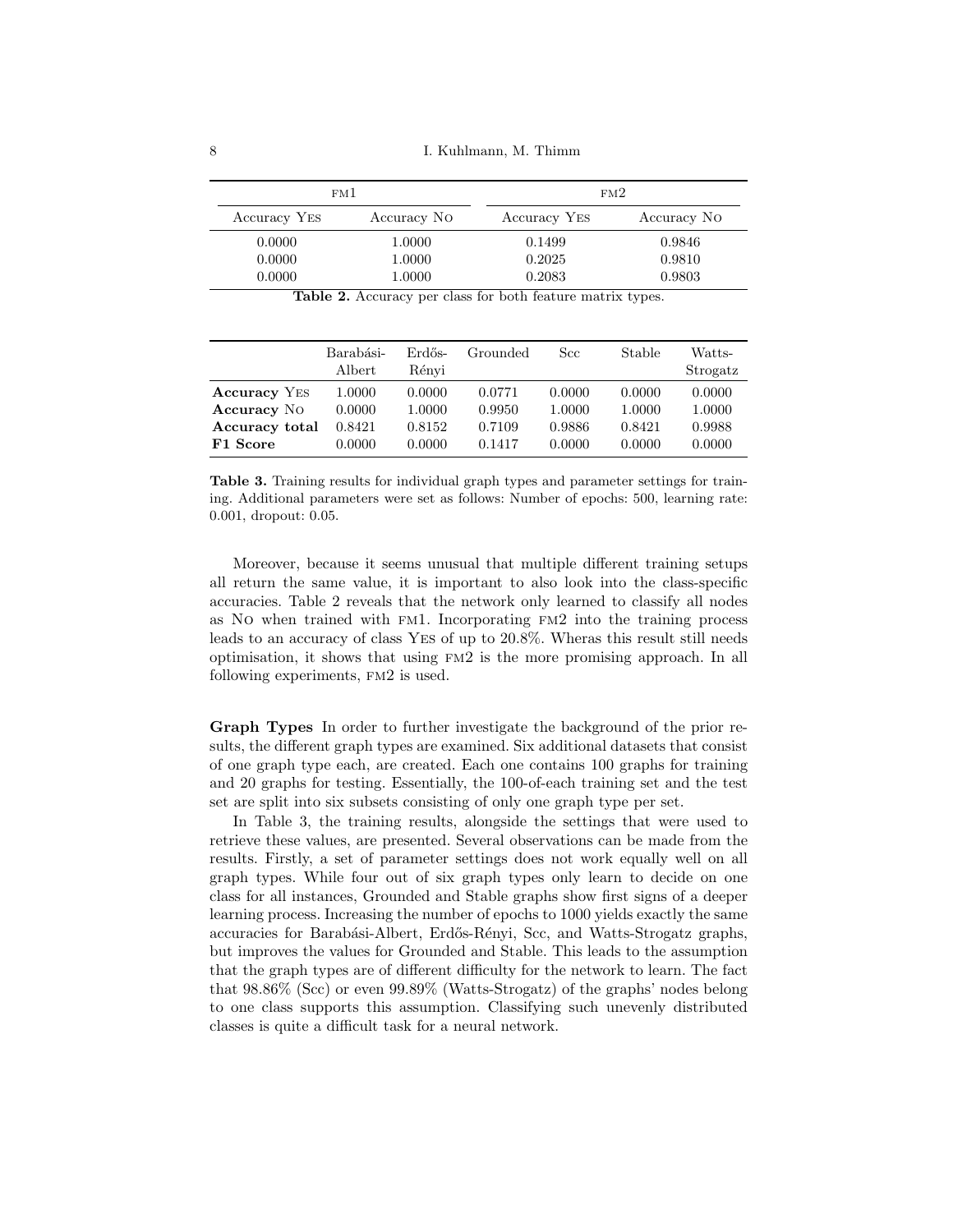| Dataset        | Accuracy YES | Accuracy No. | Accuracy total | F1 Score |
|----------------|--------------|--------------|----------------|----------|
| 5-of-each      | 0.0000       | 1.0000       | 0.7701         | 0.0000   |
| 10-of-each     | 0.1869       | 0.9795       | 0.7972         | 0.2976   |
| 25-of-each     | 0.2025       | 0.9810       | 0.8020         | 0.3199   |
| $50$ -of-each  | 0.2170       | 0.9797       | 0.8043         | 0.3377   |
| 75-of-each     | 0.2174       | 0.9793       | 0.8041         | 0.3380   |
| $100$ -of-each | 0.2210       | 0.9786       | 0.8044         | 0.3419   |

Table 4. Classification results after training with different-sized training sets. Parameter settings: epochs: 500, learning: 0.01, dropout rate: 0.05 However, a difference in training set size might require different settings. For example, a larger dataset might need more epochs to converge than a smaller ones.

Another observation is that the set of Barabási-Albert graphs is the only one where the majority of instances is in the class Yes. This might help creating a dataset with more evenly distributed classes. Generally, it is certainly helpful to have some graphs with more Yes instances in a dataset in order to generate more diversity. Having a diverse dataset is a vital aspect when training neural networks. Otherwise, the network might overfit to irrelevant features or might not work for some application scenarios.

Dataset Size Besides the influence of a dataset's diversity, the amount of data also has an impact on the training process. Table 4 shows some classification results for the different datasets described in Section 4.1. As expected, it indicates that bigger training sets have a greater potential to improve classification results. Nonetheless, utilizing more training data does not automatically mean better results. As displayed in Table 4, adding more than 50 graphs of each type does not yield a significant increase in accuracy. The values for overall accuracy and accuracy for class No do not change much at all (both less than 3.5%) when adding more training data. It is, however, crucial to look into the accuracy of class Yes as well as the F1 scores, because it indicates that the network actually learned some features of a preferred extension, instead of guessing No for all instances. Training with 25 graphs per type (150 in total) already results in 20.25% accuracy of class Yes—only 1.85% less than a training with a total of 600 graphs yields. Training with 50 graphs per type increases the accuracy for Yes by another 1.45%, which may still be regarded as significant when considering that the difference to the next bigger training set is merely 0.04%. In summary, the increase in accuracy for class Yes rather quickly starts stagnating when more data is added.

Optimisation Training a neural network is a task that demands careful adjustment of various parameters and other aspects. This section describes several approaches that may optimise the results gathered so far.

The main problem with the previous results is that the model seems to underfit. A reason for that might be that the training set is badly balanced in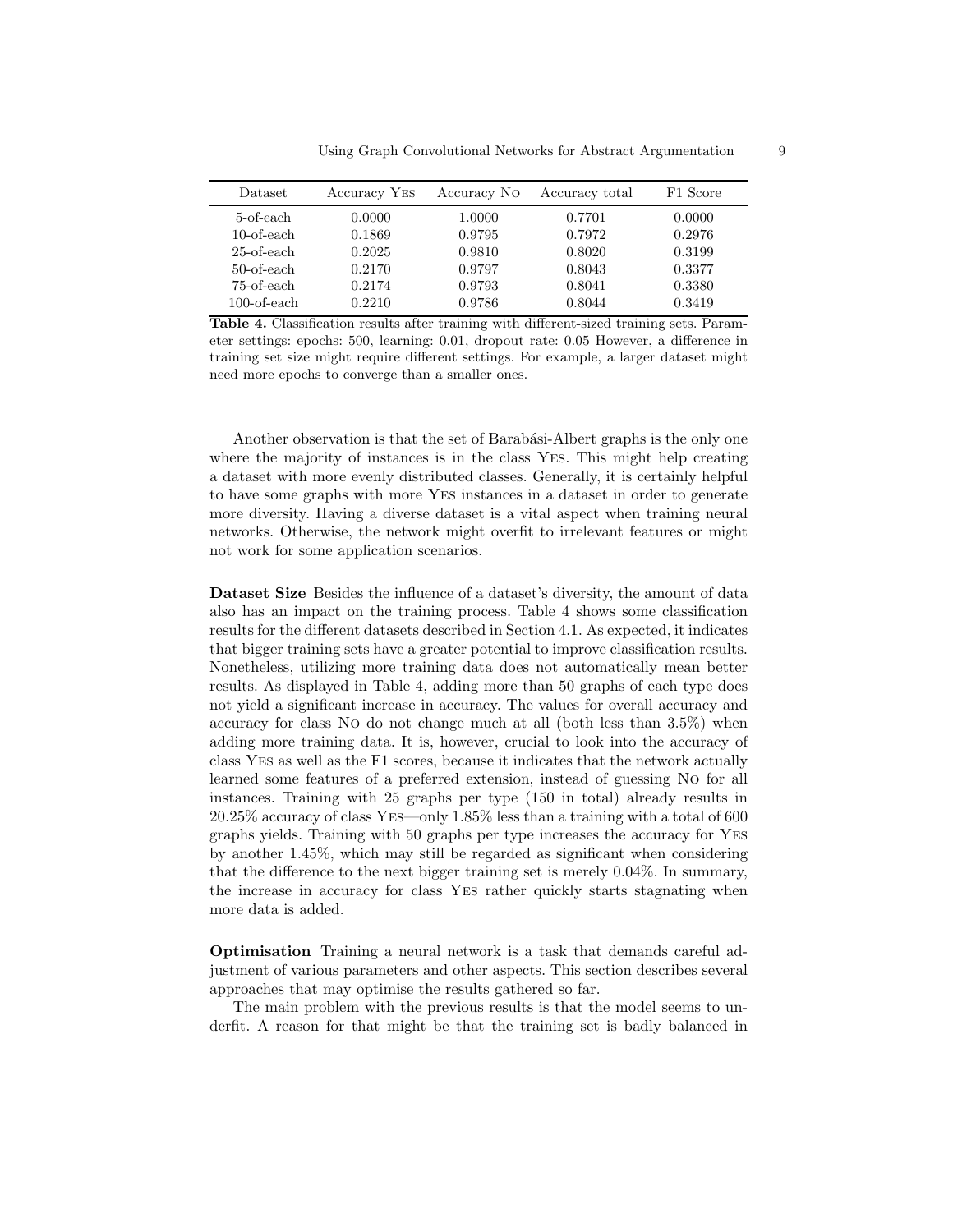| Number of<br>Epochs | Learning<br>rate | Dropout | Accuracy<br>$_{\rm Yes}$ | Accuracy<br>No | Accuracy<br>total | F1 Score |
|---------------------|------------------|---------|--------------------------|----------------|-------------------|----------|
| 500                 | 0.1              | 0.05    | 0.2488                   | 0.9705         | 0.8045            | 0.3693   |
| 500                 | 0.01             | 0.05    | 0.2589                   | 0.9669         | 0.8041            | 0.3781   |
| 500                 | 0.001            | 0.05    | 0.2372                   | 0.9735         | 0.8042            | 0.3578   |
| 250                 | 0.01             | 0.05    | 0.2659                   | 0.9644         | 0.8037            | 0.3839   |
| 750                 | 0.01             | 0.05    | 0.2728                   | 0.9622         | 0.8037            | 0.3899   |
| 500                 | 0.01             | 0.01    | 0.2682                   | 0.9637         | 0.8038            | 0.3859   |
| 500                 | 0.01             | 0.1     | 0.2494                   | 0.9697         | 0.8041            | 0.3693   |

Table 5. Classification results after training with a more balanced dataset in regard to instances per class.

terms of number of instances per class. A dataset where the two classes are about equally distributed might lead to an improvement. Therefore, an additional training set is generated, which conists of 100 Barabási-Albert graphs and a total of 100 graphs of the other types (20 graphs of each). The results for training with this dataset under different parameter settings (regarding the learning rate, number of epochs, and dropout rate) are displayed in Table 5. It becomes clear that the overall accuracy does not improve significantly in comparison to the previous results. Nevertheless, the accuracy of class Yes increased to values between 23.72% (500 epochs, learning rate 0.001, dropout 0.05) and 27.28% (750 epochs, learning rate 0.01, dropout 0.05). So, these results might be considered a slight improvement, because they are more evenly distributed than the former ones. Another observation is that changes in number of epochs, learning rate, or dropout rate do not lead to any significant improvements in total accuracy. In fact, most alterations in parameter settings yield slightly worse results.

Looking into the actual numbers of instances of Yes and No reveals that instances of the latter class are still the majority (54.4%). To further equalize the number of instances per class, the training set is augmented by 27 more Barabási-Albert graphs (7300 arguments). The distribution of ground truth labels is now 50.6% YES and 49,4% No, respectively. Training the neural network with this dataset (parameters are set to 500 epochs, a learning rate of 0.01, and a dropout rate of 0.05) results in a total accuracy of 80.0%. However, the accuracy of class Yes increased to 29.7%, while the corresponding value for class No marginally decreased to 95.0%. This demonstrates that using a more balanced training set (in respect of instances per class) also leads to more balanced results. Since the test set consists of 77.0% instances of class No, the total accuracy does not increase, though.

Competition data In order to get a sense of how the training results transfer to other data, two differently trained models are tested on the competition data (see Section 4.1). The first model is trained with the 50-of-each dataset. The learning rate is set to 0.01, dropout to 0.05, and number of epochs to 500. The second model uses the same settings, but is trained with the more balanced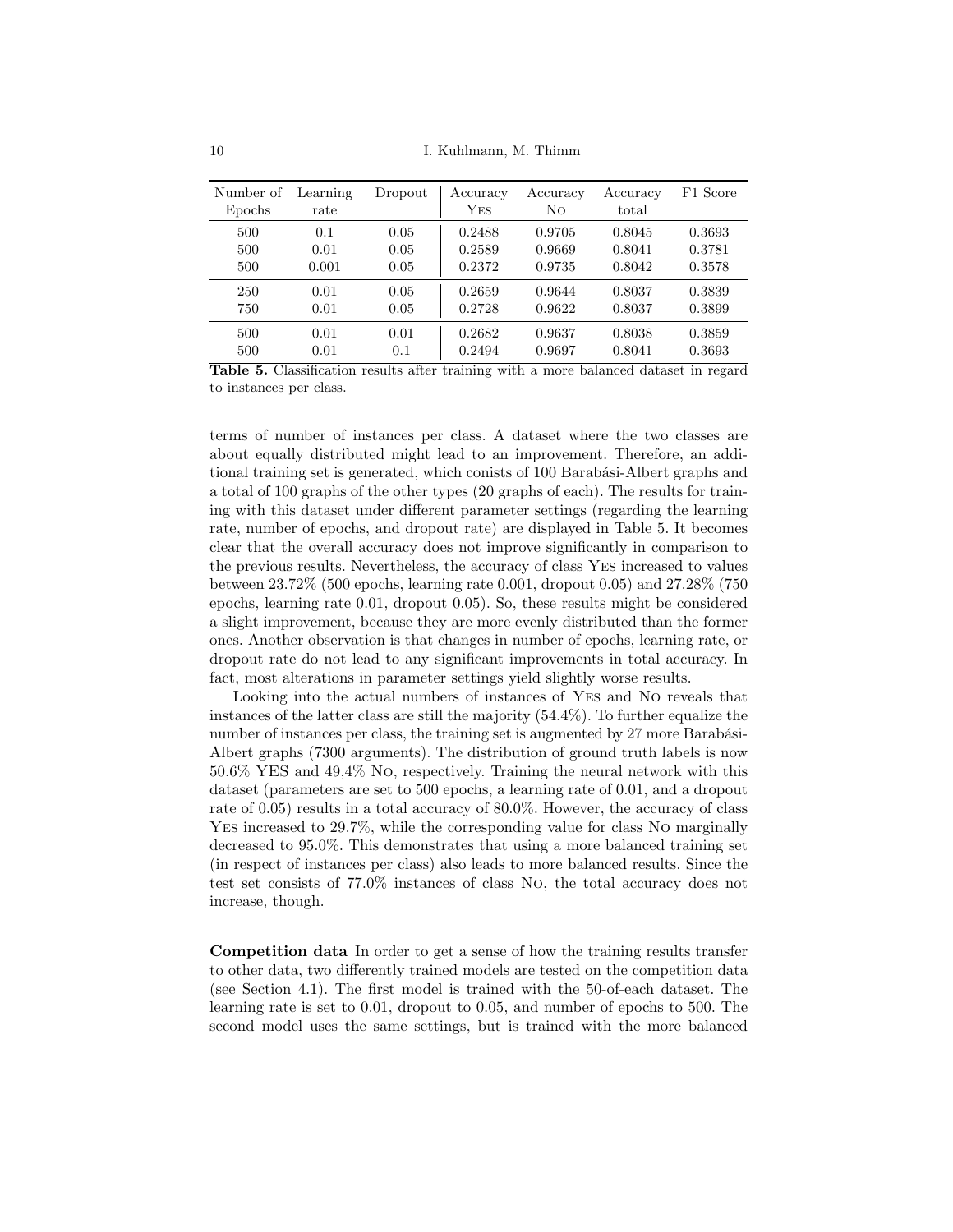

Fig. 2. Results for testing with benchmark data.

dataset containing 127 Barabási-Albert graphs and 100 others as illustrated above. Figure 2 displays a comparison of the results. The overall accuracy is very similar for both training sets: about 17% lower than for the regular test set, and the class-specific accuracy values are lower, too. This might be due to the benchmark dataset containing graphs that are smaller or larger than the ones in the training set. Also, additional types of graphs are included in the benchmark dataset.

Runtime performance Aside from the quality of the classification results, another aspect that needs to be considered is the time efficiency. In order to put GCN's efficiency into perspective, it is compared to CoQuiAAS, the SAT-based argumentation solver used to provide ground truth labels for the training and test sets.

For the GCN approach, only the time for evaluating the test set is measured, since a neural network can, once it is trained, classify as many arguments as one wishes. Both methods are evaluated on classifying the entire test set (see Section 4.1) using the same hardware. The difference is enormous: While the GCN classifies the entire test set within < 0.5 seconds, CoQuiAAS needs about an hour (60.98 minutes). It is to be noted that the value for testing using a trained GCN varies a bit depending on the training conditions. For example, a measurement taken after training with the biggest training set (600 graphs) is 0.22 seconds. Training with half the data lead to 0.13 seconds.

Table 6 reveals the big fluctuations in the amounts of time CoQuiAAS needs to decide for a single argument whether it is included in a preferred extension or not. While the lowest value is at 0.002 seconds, the highest one is at 19.27 seconds—which is about 8674 times as much. It is also worth noting that, if evaluating the whole test set takes the GCN 0.22 seconds, it takes an average of  $7.10^{-6} = 0.000007$  seconds. That means, the minimal amount of time CoQuiAAS needed to evaluate an argument is still 317 times as much as the average amount of time the GCN takes. We only report on the mean runtime for the GCN approach as classification is independent of the instance, it is only polynomial in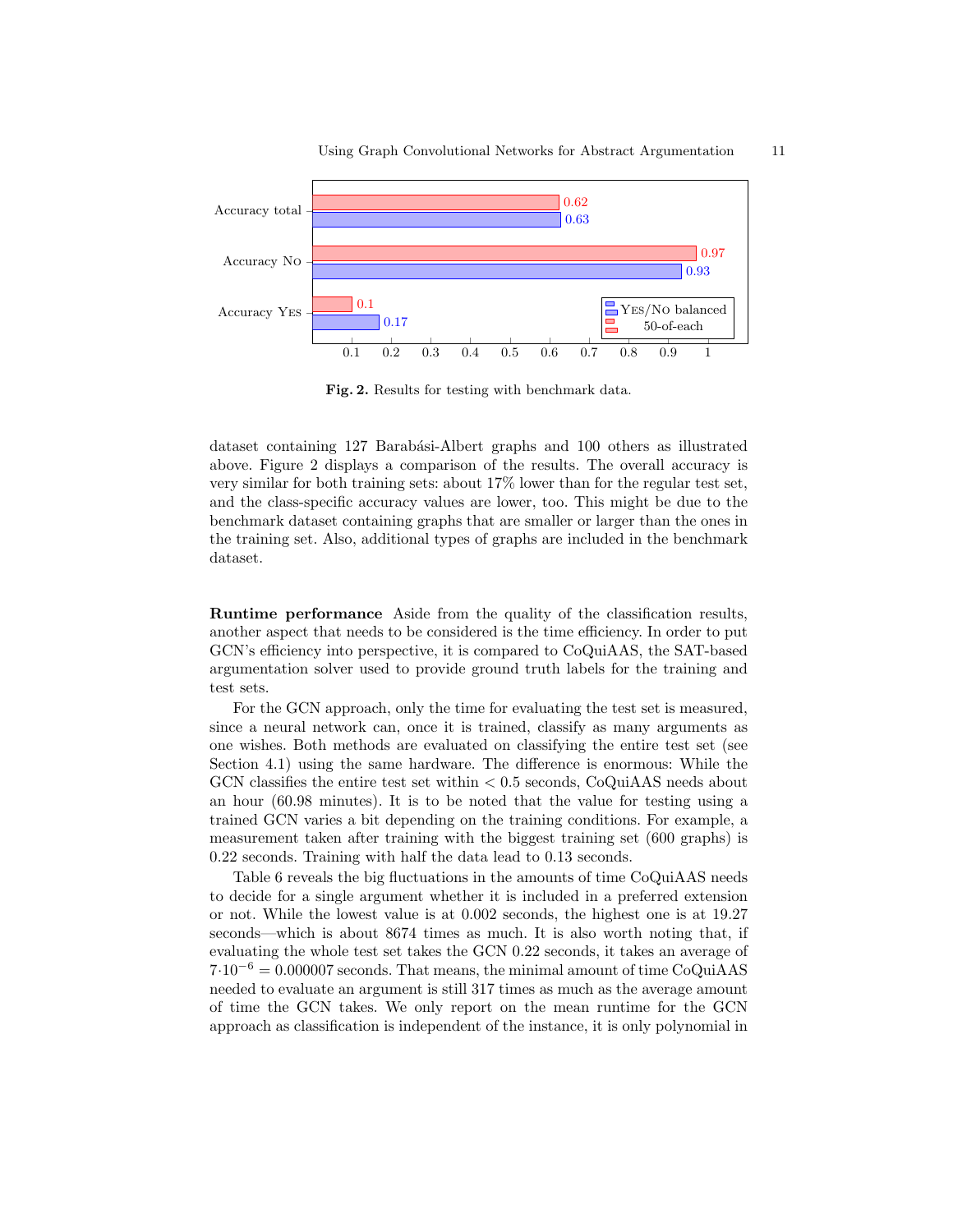| Method     | Property | Time in seconds |
|------------|----------|-----------------|
| CoQuiAAS   | maximum  | 19.274452       |
| CoQuiAAS   | mean     | 0.119561        |
| CoQuiAAS   | minimum  | 0.002222        |
| <b>GCN</b> | mean     | 0.000007        |

Table 6. Time measurements in comparison.

the size of the trained network. It follows that the GCN approach has constant runtime wrt. the size of the instance.

Of course, one needs to consider that a neural network also needs time for training and possibly for preprocessing. Using the GCN framework, the training process took approximately between 20 minutes and two hours—depending on the dataset size and the parameter settings such as number of epochs or learning rate. For other network models and frameworks, training might take a lot longer. Nonetheless, once sufficient data is provided and the network is trained, it can be used for any test set and it is extremely fast.

## 5 Conclusion

All in all, the attempt of training a graph-convolutional network on abstract argumentation frameworks in order to decide whether an argument is included in a preferred extension or not was rather moderate. The overall accuracy did under no circumstances exceed 80.5%. When testing with benchmark data, it was even lower (63%). However, extending the diversity of the training set, for instance, by adding different-sized graphs or by adding new types of graphs, might improve this result.

Furthermore, training a neural network model involves adjusting a great number of parameters. Also, some of these parameters depend on each other. Considering that training a neural network requires careful adaption of the training data, the parameter settings, and the network architecture itself, and that some aspects also affect others, examining all reasonable possibilities exceeds the extent of this work.

The training results are moderate: On the one hand, the overall classification accuracy does not exceed 80.5%, which is not good enough for practical applications, but on the other hand, it proves that the network learned at least some rudimental features of a preferred extension. The fact that instances from both classes can be classified correctly reinforces this statement. The accuracy for class Yes is far lower ( $\langle 30\% \rangle$ ) than the accuracy for class No ( $> 90\%$ ) in all training procedures. A reason for this effect may be that the majority of the training data is not included in an extension and thus labelled as No. Using a training set where the distribution of instances per class is more balanced, counteracts this effect to some degree. Using benchmark data for testing leads to an overall accuracy of about 63%. The decrease in accuracy in comparison to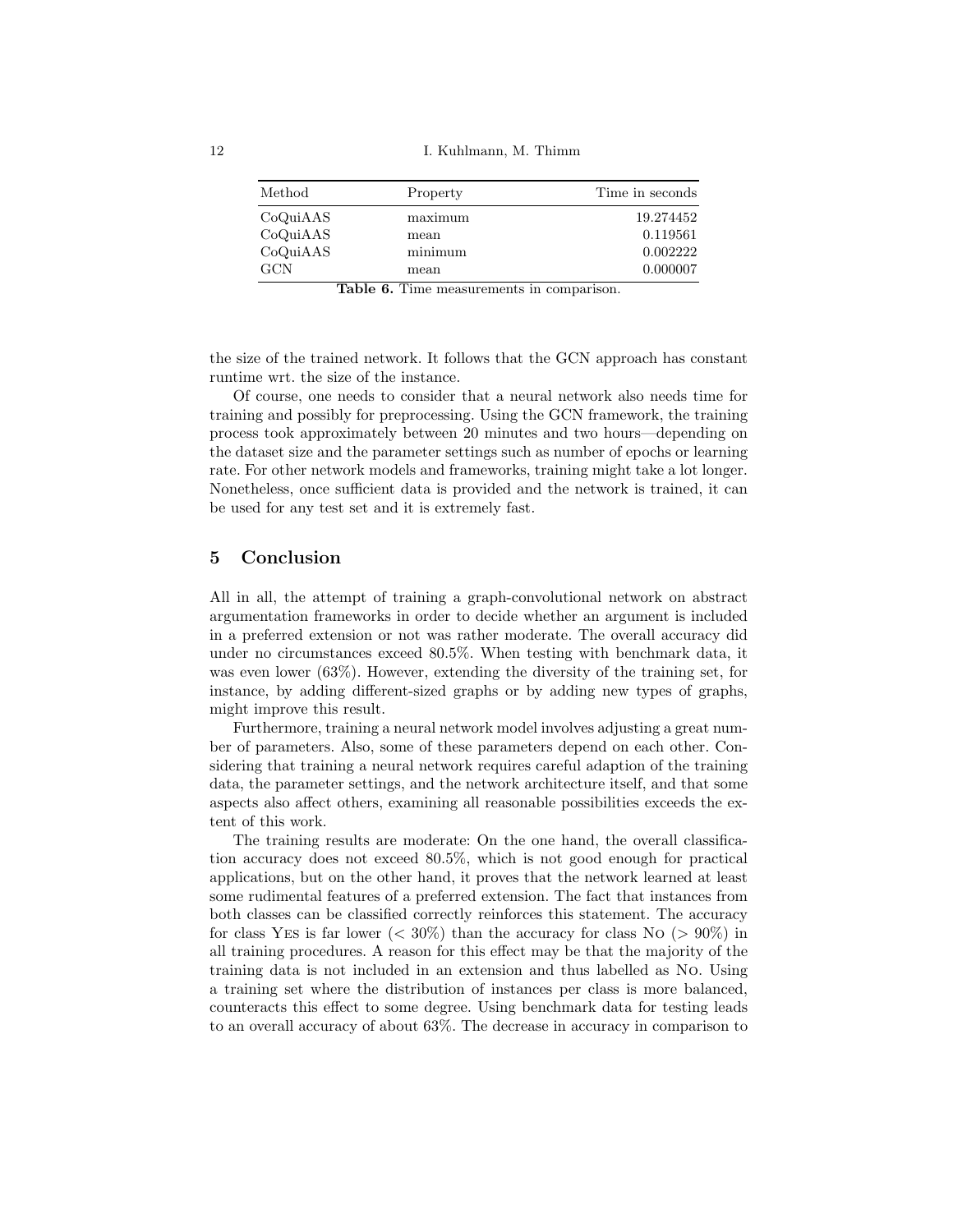the specifically generated test set might be due to graph sizes and types that are unknown to the network model, as they were not included in the training data.

Moreover, a GCN's classification process is very time efficient: the entire test set  $(30,603$  arguments) is classified in  $< 0.5$  seconds. For comparison: the SAT solver CoQuiAAS takes about an hour for the same dataset.

Generally, neural networks seem to be suited to perform the task of classifying arguments as "included in a preferred extension" or "not included in a preferred extension". After all, it did work to a certain degree. Nevertheless, the chosen network architecture seems to be inadequate for the task of abstract argumentation. It is quite possible that a different network architecture leads to better results. For example, an increased number of layers in a network or more neurons per layer may increase the network's ability to learn more complex features. The results gathered in this paper show signs of underfitting, so a deeper network would be a plausible strategy. Besides, GCNs were originally constructed to process undirected graphs, yet argumentation frameworks are represented as directed graphs. If a better suited neural network is found, the next step could be to expand the classification problem to a regession problem by training the network to predict entire extensions, or even all possible extensions of an argumentation framework.

Acknowledgements The research reported here was partially supported by the Deutsche Forschungsgemeinschaft (grant KE 1686/3-1).

## References

- 1. Abadi, M., Barham, P., Chen, J., Chen, Z., Davis, A., Dean, J., Devin, M., Ghemawat, S., Irving, G., Isard, M., et al.: Tensorflow: a system for large-scale machine learning. In: OSDI. vol. 16, pp. 265–283 (2016)
- 2. Albert, R., Barabási, A.L.: Statistical mechanics of complex networks. Reviews of modern physics  $74(1)$ , 47 (2002)
- 3. Atkinson, K., Baroni, P., Giacomin, M., Hunter, A., Prakken, H., Reed, C., Simari, G.R., Thimm, M., Villata, S.: Toward artificial argumentation. AI Magazine 38(3), 25–36 (October 2017)
- 4. Besnard, P., Hunter, A.: Constructing argument graphs with deductive arguments: a tutorial. Argument & Computation  $5(1)$ , 5-30 (2014)
- 5. Cerutti, F., Gaggl, S.A., Thimm, M., Wallner, J.P.: Foundations of implementations for formal argumentation. In: Baroni, P., Gabbay, D., Giacomin, M., van der Torre, L. (eds.) Handbook of Formal Argumentation, chap. 15. College Publications (February 2018)
- 6. Cerutti, F., Giacomin, M., Vallati, M.: Generating challenging benchmark afs. COMMA 14, 457–458 (2014)
- 7. Cerutti, F., Oren, N., Strass, H., Thimm, M., Vallati, M.: A benchmark framework for a computational argumentation competition. In: COMMA. pp. 459–460 (2014)
- 8. Ding, B.N.K.L.: Neural network fundamentals with graphs, algorithms and applications. Mac Graw-Hill (1996)
- 9. Dung, P.M.: On the acceptability of arguments and its fundamental role in nonmonotonic reasoning, logic programming and n-person games. Artificial intelligence 77(2), 321–357 (1995)